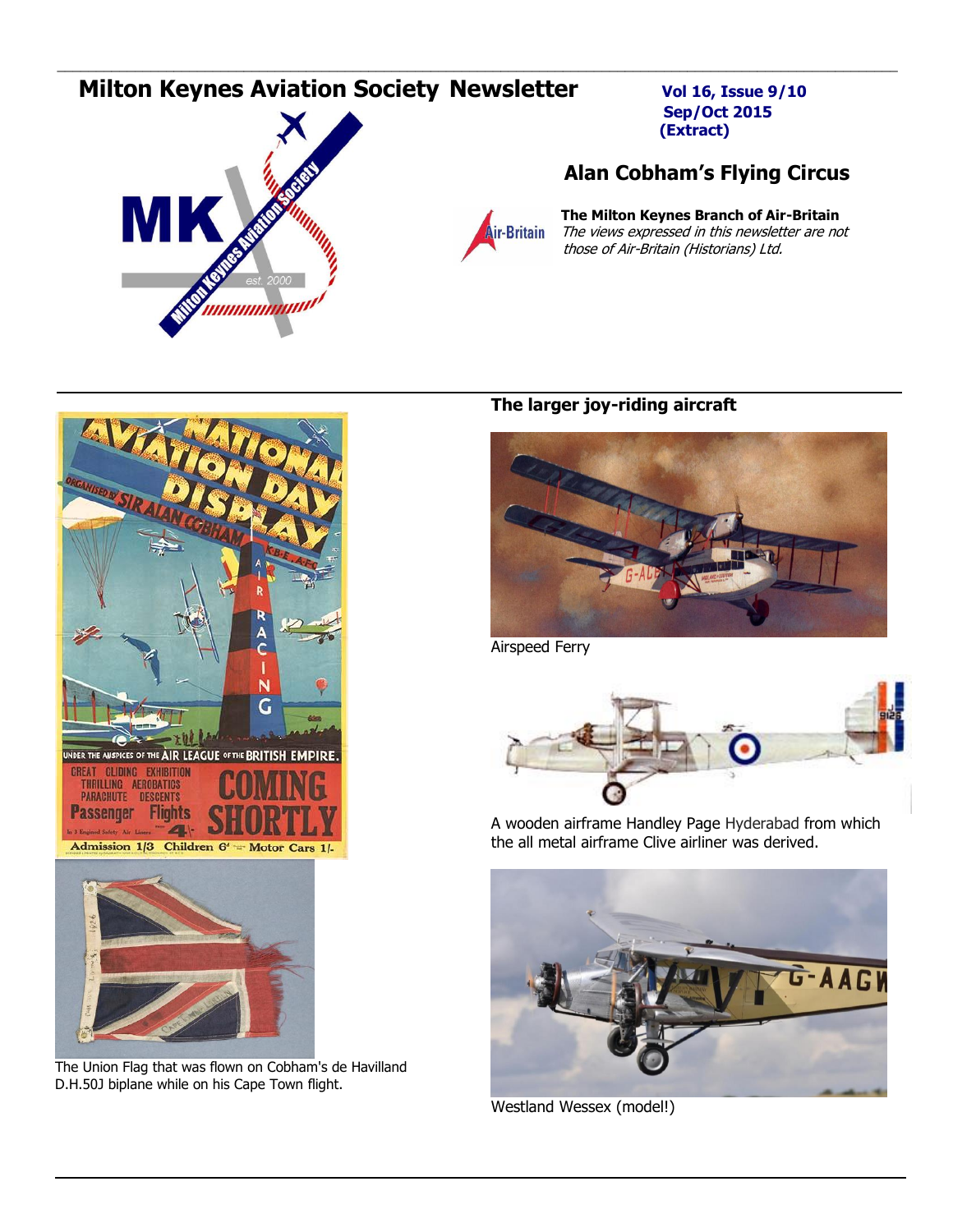## **SIR ALAN COBHAM'S FLYING CIRCUS**

Credit: Intro - a rather drafty summary in Wikipedia. See also a documentary film on the 80<sup>th</sup> anniversary (in 2014) of Cobham Aviation Services – **well worth a look**: http://www.cobhamaviationservices.com/about/history/

Sir Alan Cobham was a pioneering long distance aviator and technical innovator who became famous for his exploits in the inter-war years by making aviation accessible and popular throughout the world. He also organised a series of flying tours of the United Kingdom, Ireland and South Africa which became affectionately known as 'Sir Alan Cobham's Flying Circus'. These tours promoted aviation to the public and were a source of inspiration for countless pilots in the Second World War.

A pilot in the [Royal Flying Corps](https://en.wikipedia.org/wiki/Royal_Flying_Corps) in [World War I](https://en.wikipedia.org/wiki/World_War_I) Cobham went on to become a test pilot for the [de Havilland](https://en.wikipedia.org/wiki/De_Havilland) aircraft company: he was the first pilot for the newly formed de Havilland Aeroplane Hire Service. In 1921 he made a 5,000 mile air tour of [Europe,](https://en.wikipedia.org/wiki/Europe) visiting 17 cities in 3 weeks.

Cobham became the first person to fly from London to Cape Town and back in 1926, for which he received the Air Force Cross. In the same year he was the first person to fly from London to Australia and back, for which he was knighted by King George V.

On 30 June 1926, he set off on his flight from Britain (from the River Medway) to [Australia,](https://en.wikipedia.org/wiki/Australia) where 60,000 people swarmed across the grassy fields of [Essendon Airport](https://en.wikipedia.org/wiki/Essendon_Airport) at [Melbourne](https://en.wikipedia.org/wiki/Melbourne) when he landed his [de Havilland DH.50](https://en.wikipedia.org/wiki/De_Havilland_DH.50) [floatplane](https://en.wikipedia.org/wiki/Floatplane) (it had been converted to a wheeled undercarriage earlier, at [Darwin\)](https://en.wikipedia.org/wiki/Darwin,_Northern_Territory).

During the flight to Australia, Sir Alan J. Cobham's engineer of the D.H.50 aircraft, Mr. Arthur B. Elliot, was shot and killed after they left Baghdad on 5 July 1926. The return flight was undertaken over the same route. He was knighted the same year.

On 25 November 1926, Cobham attempted but failed to be the first person to deliver mail to New York City by air from the east, planning to fly mail from the [White Star](https://en.wikipedia.org/wiki/White_Star_Line) ocean liner RMS [Homeric](https://en.wikipedia.org/wiki/RMS_Homeric_(1922)) in a [de Havilland DH.60 Moth](https://en.wikipedia.org/wiki/De_Havilland_DH.60_Moth) floatplane when the ship was about 12 hours from New York harbour on a westbound crossing from Southampton. After the Moth was lowered from the ship, however, Cobham was unable to take off owing to rough water and had to be towed into port by the ship. The same year Cobham was awarded the Gold Medal by the [Fédération Aéronautique Internationale.](https://en.wikipedia.org/wiki/F%C3%A9d%C3%A9ration_A%C3%A9ronautique_Internationale)

In 1927 Cobham starred as himself in the 1927 British war film [The Flight Commander](https://en.wikipedia.org/wiki/The_Flight_Commander_(film)) directed by [Maurice Elvey.](https://en.wikipedia.org/wiki/Maurice_Elvey) In 1928 he flew a [Short Singapore](https://en.wikipedia.org/wiki/Short_Singapore) [flying boat](https://en.wikipedia.org/wiki/Flying_boat) around the continent of [Africa](https://en.wikipedia.org/wiki/Africa) landing only in British territory. Cobham wrote his own contemporary accounts of his flights, and recalls them in his biography. The films 'With Cobham to the Cape' (1926), 'Round Africa with Cobham' (1928) and 'With Cobham to Kivu' (1932) contain valuable footage of the flights

In 1932 he started the National Aviation Day displays – a combination of [barnstorming](https://en.wikipedia.org/wiki/Barnstorming) and joyriding. This consisted of a team of up to fourteen aircraft, ranging from single-seaters to modern airliners, and many skilled pilots. It toured the country calling at hundreds of sites, some of them regular airfields and some just fields cleared for the occasion.

Generally known as "Cobham's [Flying Circus"](https://en.wikipedia.org/wiki/Flying_circus) it was hugely popular, giving thousands of people their first experience of flying, and bringing "air-mindedness" to the population. These continued until the end of the 1935 season. In the British winter of 1932–33, Cobham took his aerial circus to South Africa (with the mistaken view that it would be the first of its kind there).

Cobham was also one of the founding directors of [Airspeed Limited,](https://en.wikipedia.org/wiki/Airspeed_Ltd.) the aircraft manufacturing company, started by Nevil Shute Norway (perhaps better known as the famous novelist, [Nevil Shute\)](https://en.wikipedia.org/wiki/Nevil_Shute), together with the talented and notable designer [Hessell Tiltman.](https://en.wikipedia.org/wiki/Hessell_Tiltman) Tiltman was made redundant when Airship Guarantee Company (a subsidiary of Vickers) had to abandon the more successful [R100](https://en.wikipedia.org/wiki/R100) airship after the [R101](https://en.wikipedia.org/wiki/R101) disaster.

Cobham was an early and enthusiastic recruit: indeed, it was thanks to Sir Alan – who placed early orders for two "Off Plan" aircraft (the three-engined ten seater [Airspeed Ferry\)](https://en.wikipedia.org/wiki/Airspeed_Ferry) for his National Aviation Day Limited company that Airspeed managed to commence manufacturing at all.

In 1935 he founded a small airline, Cobham Air Routes Ltd, that flew from London [Croydon Airport](https://en.wikipedia.org/wiki/Croydon_Airport) to the [Channel Islands.](https://en.wikipedia.org/wiki/Channel_Islands) Months later, after a crash that killed one of his pilots he sold it to [Olley Air Service Ltd](https://en.wikipedia.org/w/index.php?title=Olley_Air_Service_Ltd&action=edit&redlink=1) and turned to the development of [in-flight refuelling.](https://en.wikipedia.org/wiki/Inflight_refueling) Cobham's early experiments were based on a specially adapted [Airspeed Courier.](https://en.wikipedia.org/wiki/Airspeed_Courier) This craft was eventually modified by Airspeed to Cobham's specification for a non-stop flight from London to India, using in-flight refuelling to extend the aeroplane's flight duration.

Trials stopped at the outbreak of [World War II](https://en.wikipedia.org/wiki/World_War_II) until interest was successfully revived by the RAF and [United States Army](https://en.wikipedia.org/wiki/United_States_Army_Air_Forces)  [Air Forces](https://en.wikipedia.org/wiki/United_States_Army_Air_Forces) in the last year of the war.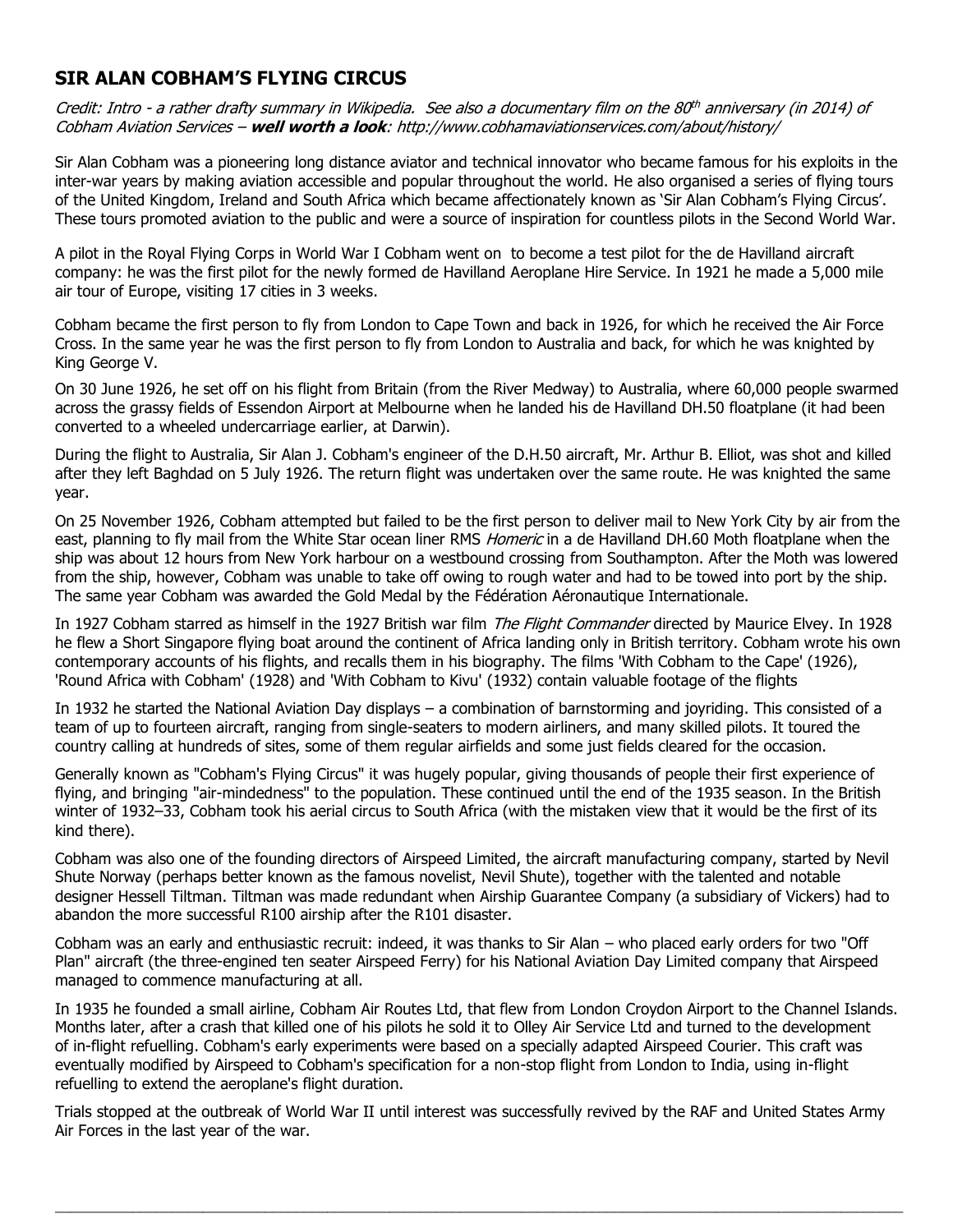He once remarked: "It's a full time job being Alan Cobham!" He retired to the [British Virgin Islands,](https://en.wikipedia.org/wiki/British_Virgin_Islands) but returned to England where he died in 1973. The company he formed is still active in the aviation industry as Cobham plc.

## **Working in the Flying Circus.**

A fascinating insight into life in "Cobham's Flying Circus" was written by Fred Lindsley in 1994 and in August 2010 was posted on www.flickr.com by his son (but I cannot find them there). Parts of this account, which are given below, were transcribed in 2015 by Terry Mace and posted on his splendidly encyclopaedic website of inter-war flying: http://afleetingpeace.org/, Terry was unable to contact Lidsley's son; if this is read by him we hope he will see it as a tribute to his father's place in this part of aviation history. Editor

### **Part 1: Down to Earth behind the scenes**

In the so-called golden age of aviation, the 1930s, when entirely new aircraft appeared in rapid succession, there was no general public awareness of a major war looming not too many years in the future and touring air displays were a popular spectacle.

Far and away the largest of the European enterprises was Sir Alan Cobham's Air Display which, under its initial title of National Aviation Day, commenced its first tour of Great Britain in 1932. I joined the organisation at the beginning of 1935, when the aircraft were undergoing their winter overhaul at Ford in Sussex.

The following year, 1936, the name was changed to C.W.A. Scott's Air Display, although most of the aircraft and personnel remained unchanged. The business name of the organisation was actually Trafalgar Advertising Ltd (and it was indeed a business) with its headquarters in a small and far from lavish office near Trafalgar Square in the heart of London.

The programmes the public got were very good, varied and slickly produced air displays twice each day in the afternoon and evening. With British Summer Time it was light until after 10pm, and later still in the northern latitudes. I can remember being able to read a newspaper at midnight, near Thurso at the northern tip of Scotland. The shows were also seven days per week. 'The Show Goes On' really meant something, because the name of the game was selling joy-riding.

The opening mass formation flight over the local town did not see an engine start up until every available seat for the flight had been sold - excepting the complimentary seat for the local Lord Mayor, beamingly oblivious that the pilot of the 'Giant Airliner' would cheerfully strangle the Mayor with his own heavy gold chain of Office.

Tickets were sold in different colours at different prices, the Ringmaster M.C. at the microphone being singularly adept at guaging the optimum starting price for any locality. There were times when the Avro 504s were down to three shillings and sixpence. Towards the conclusion of the evening shows it was customary to reduce prices, the fundamental function of the display being to produce the maximum revenue before the public departed the flying field.

The aircraft loaders retained the public's tickets as pilots were paid on a retainer plus ticket commission. At the end of the day any sounds of disharmony could usually be traced to the balancing of money receipts with ticket returns.

## **Part 2: Putting the Show on the Road**

Behind these magnificent men in their flying machines, and notwithstanding the rather unimpressive office which kept tabs on activities (and was the post box for our mail) the whole enterprise was large and complex.

Months ahead there was a reconnaissance party which dealt with local authorities, advance publicity, and farmers. The utilisation of likely fields might be dependent on crops, hay - or the local annual Morris-Dancers festival. This sort of thing could see us flying up to 200 miles between displays, and was hell on earth for the road transport people. They had to pack, travel overnight and set up well in advance of the first show.

The store truck was always having a problem which, on short transits, usually delayed its morning departure. No matter how many likely spare gaskets we had in our tool-boxes there was often a last-minute something that only the stores truck could supply.

Just prior to Display Day there was the advance party, led by a genial glad-hander named Jerry Hancock, who arranged hotels for the pilots and promised the farmer that he would make a fortune when he sold his paddock as a future airport (which at the time lacked the imposing grandeur of 'International'). Jerry also organised publicity posters, slides at cinemas and supplied photo blocks plus press handouts to local newspapers. Of which there were hundreds.

One of my tedious chores (until discovering the art of delegation by flattery) was pasting the names of newspapers on each side of the Wolf sailplane's plywood fuselage, and unsticking these 10 feet long posters every evening. For their own posters, no newspaper ever had any type less than 12 inches high.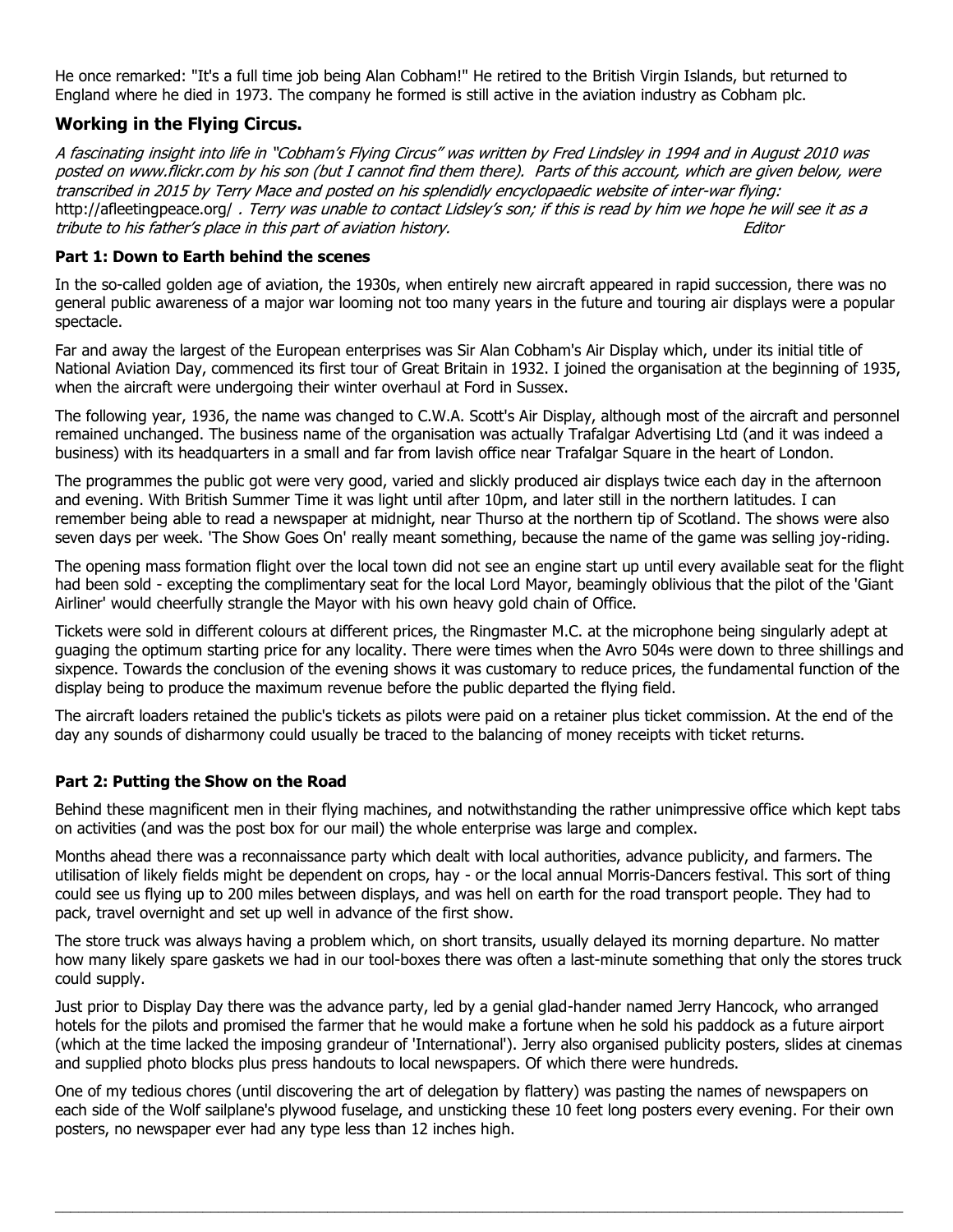On the display day there first arrived the screeners (a party of four, sometimes plus local casual labour). They put up the steel stanchions and incredible lengths of canvas which prevented people from getting a free look from adjacent roads or public land. We also had two 'policemen', retired cops of immense solidity, who discouraged kids from tunnelling through hedges. These two rapidly established a rapport with the local Constabulary to ensure that motorists did not get free views by standing on the roofs of parked cars.

The 'loudspeaker van' was the centrepiece of the show, parked just inside the barrier wire by the ticket tent. The driver of this van was one of the hardest worked people on the show. He looked after the loudspeakers, constantly misbehaving microphones, the amplifier, the gramophone records and the charging of a massive array of batteries supplying public address power.

The Business Command Post was the 'Gate Van', almost impregnable and thief-proof because that is where the money was kept. A staff of four gentlemen could be kept extremely busy on a good day, selling entry tickets for people and cars.

Then there was the refuelling wagon with a team of two. In both 1935 and 1936 this was a huge Leyland six-wheel tanker supplied by National Benzol. All engines, vehicle or aircraft, as was frequently mentioned on the loudspeakers, ran on National Benzol - free, of course. I have the recollection that some of the engines, the Jupiters and the Armstrong Siddeleys I think, had the carburettors jetted for 80-20 petrol benzol mix. Wings and wheels, on the same gratis basis, were lubricated by Castrol in various grades.

To minimise the quantity of reserve oil carried by the stores truck Castrol, in 4 gallon drums, was delivered to each display site in vast quantities by the local depot, who also collected unused drums the next morning. These drums were stacked in pyramids, Castrol label to the fore, at the car promotions and at strategic places on the flight line. The public could actually see the superb unction being poured into aircraft in which they soon intended to fly. The Castrol Sales promotion team's confidence in their marketing technique was well justified.

There were also the franchisers, who were many and varied. They paid a fee and were free to make their own profits, transporting and erecting their own tents in their own transport. The major one was the canteen marquee which, by arrangement, had prices for staff more reasonable than the sliding scale applied to the public.

Other franchisers came and went, some only operating in a restricted locality, but the steadies were a museum of scale models, programme sellers and vendors of display souvenirs, like brochures.

With the exception of the fuel tanker all transport in 1935 was supplied by Ford, and in 1936 by Vauxhall/Bedford. In each case those companies, with their local agencies, had an all-model motor show and sales promotion at every show.

### **Part 3: Keeping Them Flying**



From time to time, other itinerant joy riders would join our display, usually in particular areas like the British South Coast in the holiday season. If they ran into maintenance problems we might get a better acquaintance with Monospars, Short Scions, Klemms, the Handley Page W8B "Prince Henry" with two Rolls-Royce Eagle engines, and even a three-engined Armstrong-Whitworth Argosy amongst other types.

Relying on memory the aircraft in 1935 were: the Handley Page Clive (two 550hp Bristol Jupiters), Airspeed Ferry (two Gipsy II and an inverted Gipsy III on top), two Westland Wessex (three Armstrong Siddeley 5-cylinder Genet Majors), three 3-seater Avro Cadets (A/S 7-cylinder Genet Major), Tiger Moth (Gipsy Major), Avro Tutor (A/S Lynx) one Avro 504N (A/S Mongose), BAC 'Drone', below, with



Douglas Sprite converted motorcycle engine) and (Left) Schemp-Hirth 'Wolf' sailplane. This glider, aerotowed by one of the 504s, did quite vigorous aerobatic displays every day for two seasons, which is close to 700 aerobatic

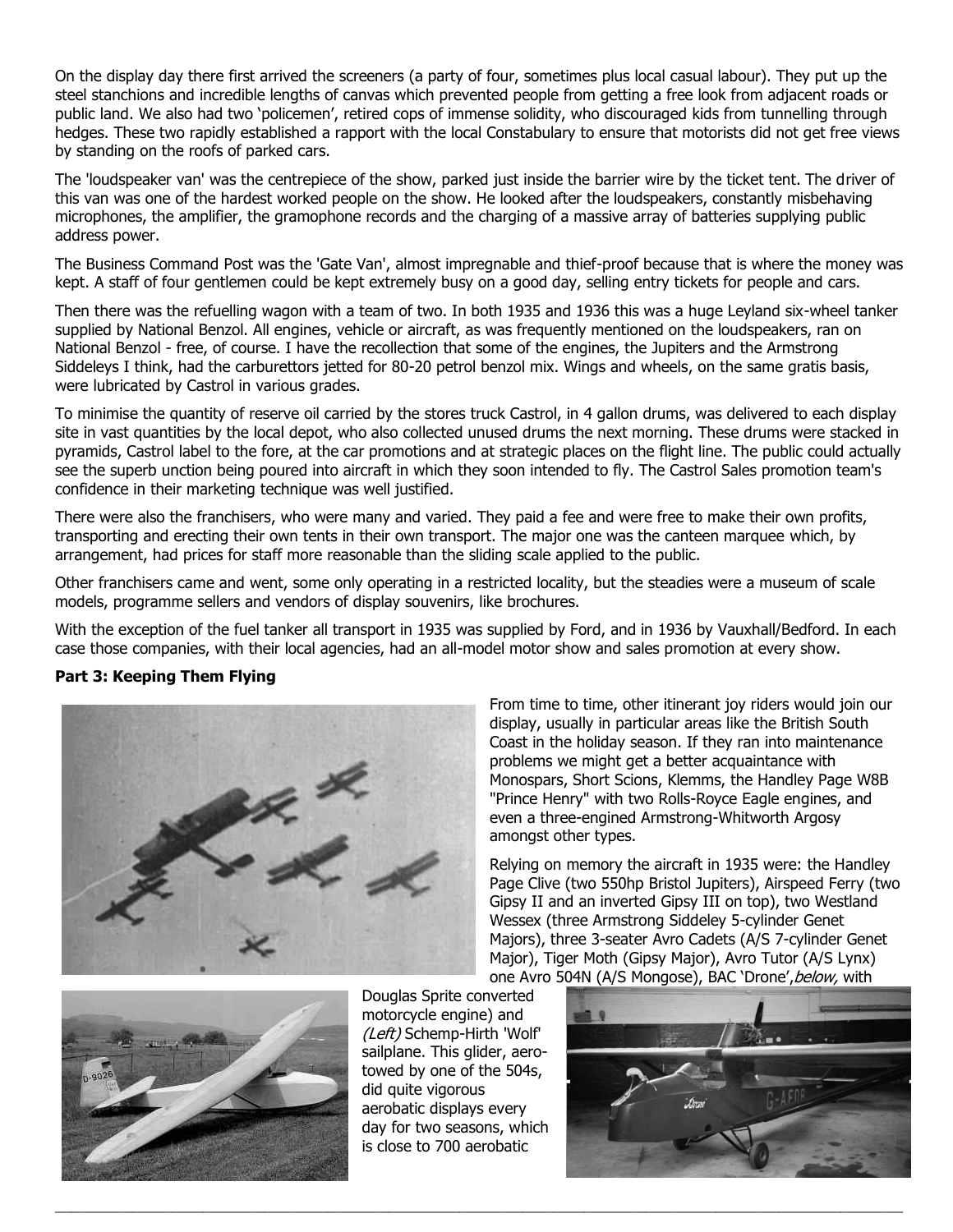sessions for a wooden glider designed to the German strength requirements of 60 years ago.

However, a bigger draw card than the glider was the first appearance of the 'wingless wonder', (Right) the Type C30P Cervia Autogiro (7cylinder Genet Major) flown by 'Crasher' Ashley. An underserved nickname, but he was a 'new boy', who had just gained his commercial licence.

In 1936 the organisation and about 90 per cent of the personnel was not much different to the previous year. The Clive had been retired after carrying 120,000 happy fare-paying passengers, and a not so happy me on one memorable occasion. Both the Wessexes and the Drone also rested from the rigours of touring. We got another Airspeed Ferry and the 1935 Ferry had its two outboard Gipsy IIs replaced with Gipsy Majors salvaged from a DH84 Dragon, which had ditched in the English Channel.





We also got the 1936 star turn, a Flying Flea with a liquid cooled Ford 10 engine conversion, and, very briefly, before it set out for South Africa, a Hillson Praga. This Czech aircraft (Left) built under licence was unspinnable, and is worthy of some reconsideration today. [Advertised then at £385, and offering 33 mpg]. However the Praga engine, made under licence by Jowett Cars, was not very satisfactory.

Inside the wire, and sheltering from the sun or wind at one end or other of the flight line, was a most important person in the operations: the Time-Keeper. Most usually a young aviation enthusiast of some means, who could spare a few

weeks before going to Uni or joining one of the aviation firms. For back-up there was 'Atlas' - of whom more anon. The time-keeper logged to the minute the take-off and landing times of all aircraft; a task demanding intense concentration on busy days. The purpose was serious. Pilots needed the time for their logbooks, and we needed times for the maintenance logbooks.

The display ringmaster or MC, the man at the mike, was the golden-voiced Roy Arthur, the stage name of a theatrical pro who had trod the boards and made the big-time at the 'Little Twittering Colosseum'.

Whenever even Roy's eloquence failed to move people in the direction of the ticket tent his place would be taken by the Display Manager - who knew how to persuade Mrs. Bloggs to purchase a right of entry to the Giant Airliner. Whereupon, three other ladies would say to their husbands, "If that Sadie Bloggs flies in an aeroplane we will never hear the last of it". With the sluice gate satisfactorily open, Roy would again take over the mike.

The Display Manager could charm lobsters into joy-flights. He was never known to set foot in an aeroplane, his previous service in World War I as a kite balloon observer having apparently exhausted his capacity for enjoyment of airborne aviation.

Then there were the pilots, nearly all ex RFC or ex RAF short-service commission. Extremely competent, as some of the paddocks used in Scotland and Ireland very nearly required a miniature railway to put them in perspective. There were mishaps, but in two years no fare-paying passenger was even scratched.

Operations were intensive; by the end of the season the two Ferries had logged well over 10,000 flights with up to ten passengers at a time. While the flights were probably less than five minutes, it is a lot of full-power take-offs and landings on fields which frequently left a lot to be desired.

In 1935 there were two parachutists, Ivor Price and Naomi Heron-Maxwell, who did pull-off releases from two platforms at the rear outer inter-plane struts of the Clive. In 1936 Al Harris, who had done some of the jumps in 1935, did the parachuting from an Avro Cadet. He also did joy-riding in the Cadet too.

The engineering staff featured ex-RAF members, but also included engineers who were on loan from Bristols and Armstrong Siddeley and who were really excellent. They had all started on the bench, gone through manufacturing, the view room, the test beds and overseas service. Their ability to inform was superb, describing aspects of super-charging with a beer-soaked finger on a table top is a fine art.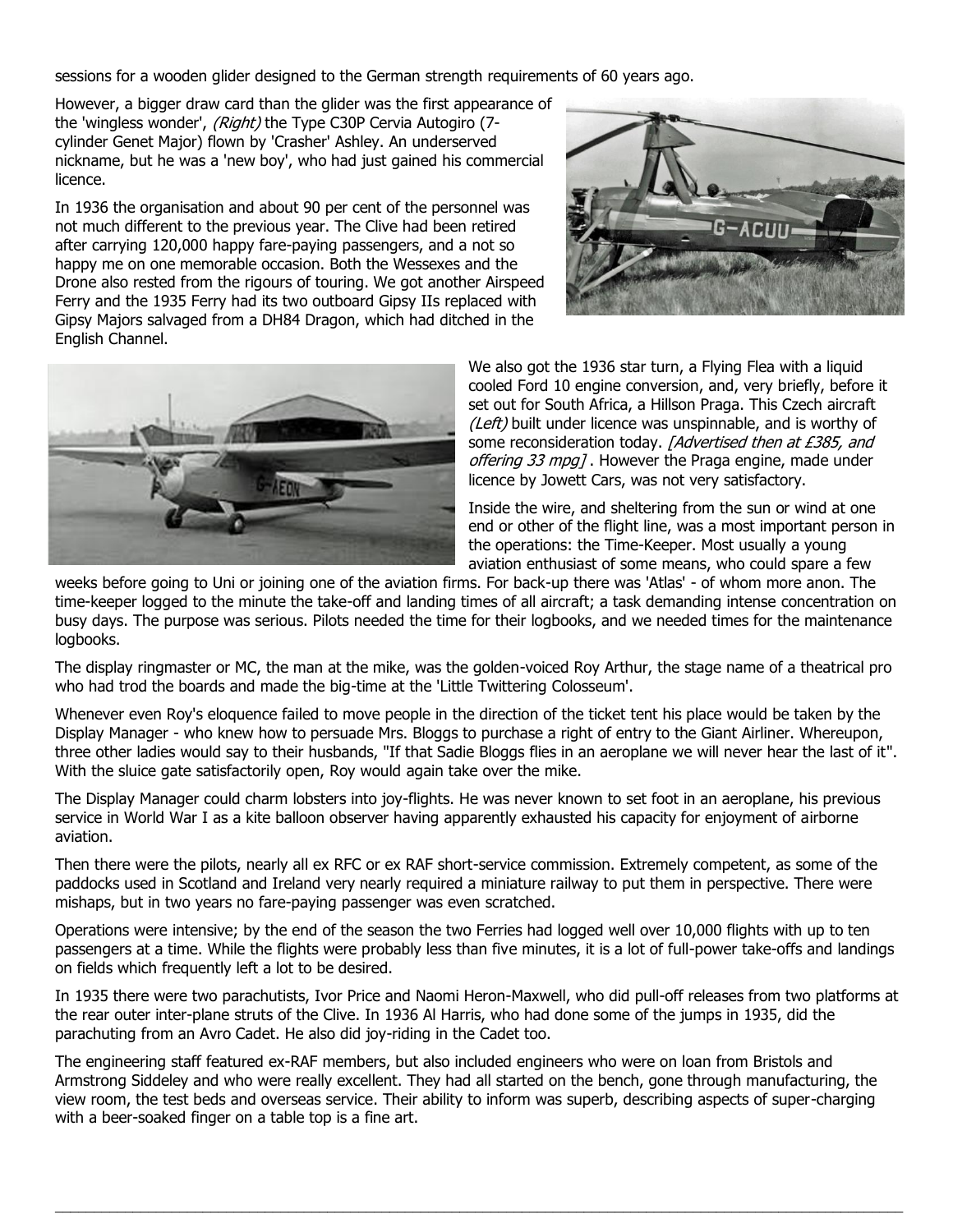Backing up the maintenance staff were the loader/ cleaners, one per aircraft. The Avro 504s required ladders for passenger access. One of the important functions for a loader was to grab the wingtip of an incoming brakeless aircraft and turn it so that its tail was towards the crowd.

The loader had to be particularly alert that excited disembarking passengers, mad keen to join their admiring friends, did not run into rotating propellers. One woman ran unscathed through the prop of a Short Scion at Weston-super-Mare, which proves that there was something to be said for the reduction gear on a Pobjoy engine.

Maybe, about twice a season, we would get an aircraft into a hangar. There is a vague memory of Joe King doing a solo flight to Blackpool on two engines so that we could change the upper engine on a Ferry. Otherwise maintenance was distinctly an open-air affair, rain or shine. Engines and undercarriages had a hard life. The Avro 504N wheels had plain bushes requiring greasing more than once on a busy day, and the stores truck carried a fair weight of spare bushes.

Most major spares were held back at base, Ford Airfield in Sussex. Also there were some hibernating aircraft, such as the Blackburn Lincock, with an empty weight suggesting it was made of solid metal; stub winged C19 autogiros, out of favour due to their notorious ground resonance 'dance of death', and a DH9 with a Siddeley Puma engine which had been used in flight refuelling experiments. All in the care of a faithful elderly retainer.

From a remote outpost of the corporate empire there was sent a telegram asking the faithful retainer to ensure the first available passenger train carried northwards a spare tailskid for the Handley Page Clive - a large lump of ironmongery terminating with a heavy steel disc about the size of a very large soup plate.

Repeated journeys to the nearest railway station revealed no Passenger, Fish or Freight trains in any danger of exceeding their axle loading limits with what we needed. Expediency overcame protocol, and the aged retainer was phoned a message of some urgency. "Aah", he said, "so them things we have is tailskids, are they? Oi calls them draggers".

#### **A typical Cobham airshow programme**, subject to changes as required of course, was as follows:

- FLYPAST the loud-speaking equipment assisting by explaining the aircraft;
- FORMATION FLIGHT led by the Airspeed "Ferry" with passengers on board;
- AEROBATICS a "Tiger Moth" being used for this purpose which has been fitted for inverted flying;
- CRAZY FLYING;
- DANCING IN THE AIR the pilot in this case will endeavour to fly in a "syncopated" fashion to music broadcast from the radio van, his Comper "Swift" being fitted with receiving apparatus;
- **TOWED GLIDING;**
- An AIR RACE around pylons something on the lines of dirt-track racing;
- PARACHUTE DESCENT;
- INVERTED FLYING in the "Tiger Moth";
- CONTINUOUS ROLLING in the "Martlet";
- A SURPRISE ITEM:
- WIRELESS CONTROL spectators will be invited to tell the pilot of the Comper "Swift," by means of wireless, what manoeuvre they wish him to do;
- AEROBATICS IN FORMATION;
- And a race between the "Autogiro" and a dirt-track rider"

### **Part 5: "The Giant Airliner"**

'Giant Size' was a phrase much used by advertisers in the years before 'King Size' became a more vogue term to encourage the selling of marketing articles.

Thus, it came about in the 1930s that any aircraft with windows in the sides, like a Fox Moth, became an airliner, and if it had a fair few windows it was a 'Giant Airliner'. So the residents of any small township like Much Babbling-inthe-Bog would be eager to see, and perhaps equally eager to sample, the visitation of a large aeroplane which clearly was intended to prove that their parish was a likely hub for all future air transportation within the British Isles.

The one and only Mark I Handley Page Clive (centre right), with its ability to get into and out of small but smooth

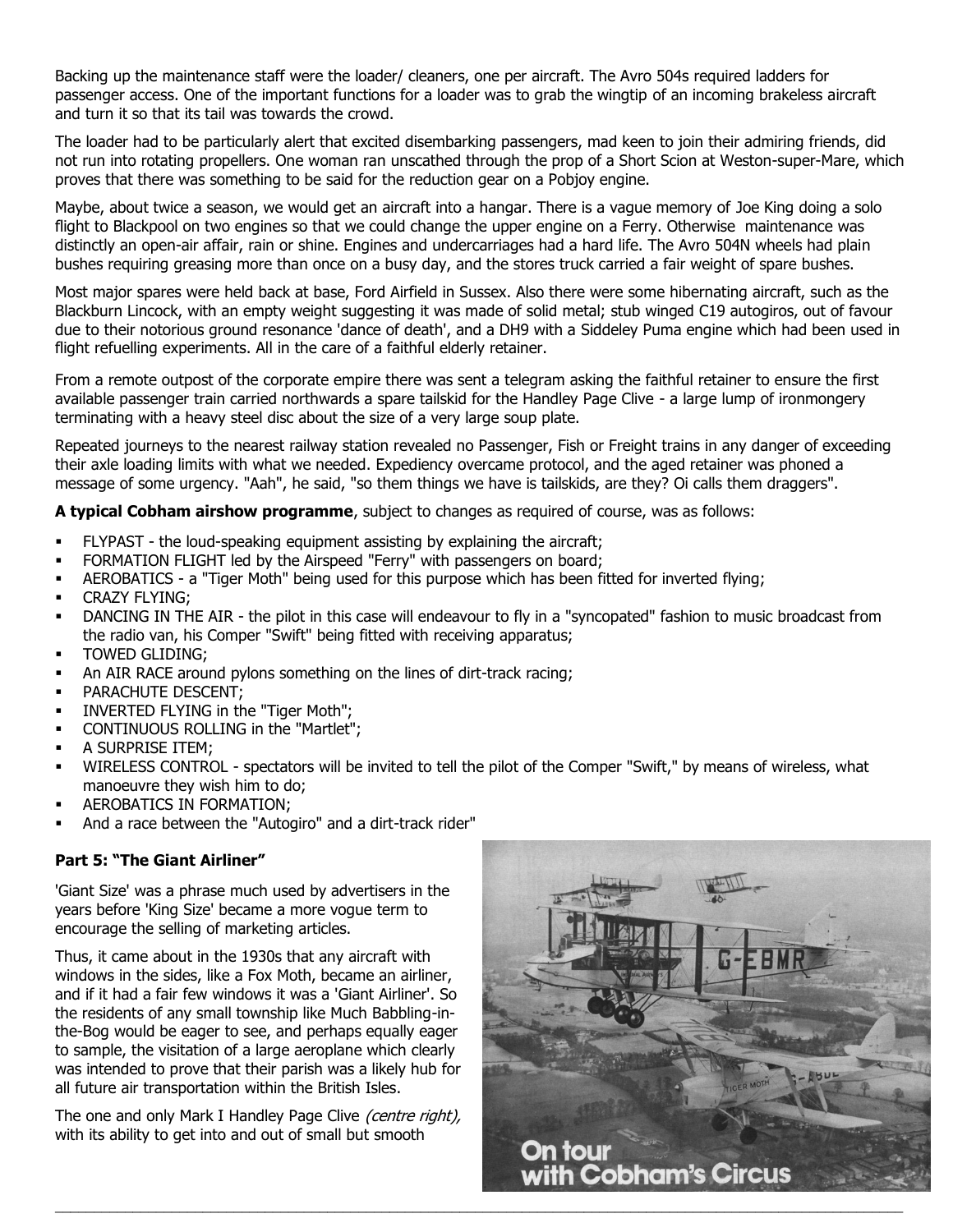paddocks, ideally lived up to the advance publicity. Built in 1928 as a troop-carrier conversion of the Hinaidi bomber, with a higher fuselage, it had commenced its civilian career in 1932 giving joy-rides with Sir Alan Cobham's National Air Day air displays. It was also used as a tanker aircraft in Sir Alan's flight refuelling experiments.

My acquaintance with the Clive started in January 1935. It was undergoing C of A overhaul together with the Airspeed Ferry, my previous construction experience on the latter having led an earlier foreman into persuading me to join him on the air display staff. The Clive had sixteen passenger seats, in the best vintage wickerwork. Although they had safety belts it is very doubtful if those seats, and their floor attachments, would come near modern airworthiness strength requirements.



Nevertheless the Clive in four joyriding seasons carried 120,000 passengers without a scratch. Even if it carried a full load each time, which is far from correct, it works out to about 11 take-offs and landings per operating day on that curious landing gear. The Clive was withdrawn from service at the end of the 1935 season.

\_\_\_\_\_\_\_\_\_\_\_\_\_\_\_\_\_\_\_\_\_\_\_\_\_\_\_\_\_\_\_\_\_\_\_\_\_\_\_\_\_\_\_\_\_\_\_\_\_\_\_\_\_\_\_\_\_\_\_\_\_\_\_\_\_\_\_\_\_\_\_\_\_\_\_\_\_\_\_\_\_\_\_\_\_\_\_\_\_\_\_\_\_\_\_\_\_\_\_\_\_\_\_\_\_\_\_\_\_





The C-30 (right) was different. It had a three-bladed rotor, no wing, a more powerful 140hp engine with a rotor run-up clutch, a robust undercarriage and an entirely different control system. The above wording was the official air display name for the Cierva C30 Autogiro, spelt with an 'i' by the company that developed them. Autogyro, with a 'y', appears to be the generic name for that type of aircraft. Among the predominantly male display staff it was frequently referred to as the 'whirling spray'.

At Phoenix Park in Dublin the autogiro made more than 100 joy rides on the same day (at a premium ticket price too), the Previous displays had operated the earlier C-19 model (left) with a four-bladed rotor, twin fins and a low wing with upturned tips. The C-19 has a susceptibility to ground resonance, the so-called 'Dance of Death', causing a number of incidents resulting in major damage, but otherwise harmless to occupants. [I have found only one other reference to this problem. Queenstown Flying Club Facebook refers to this as a 'rotor malfunction' during the Circus tour of South Africa– Editor]

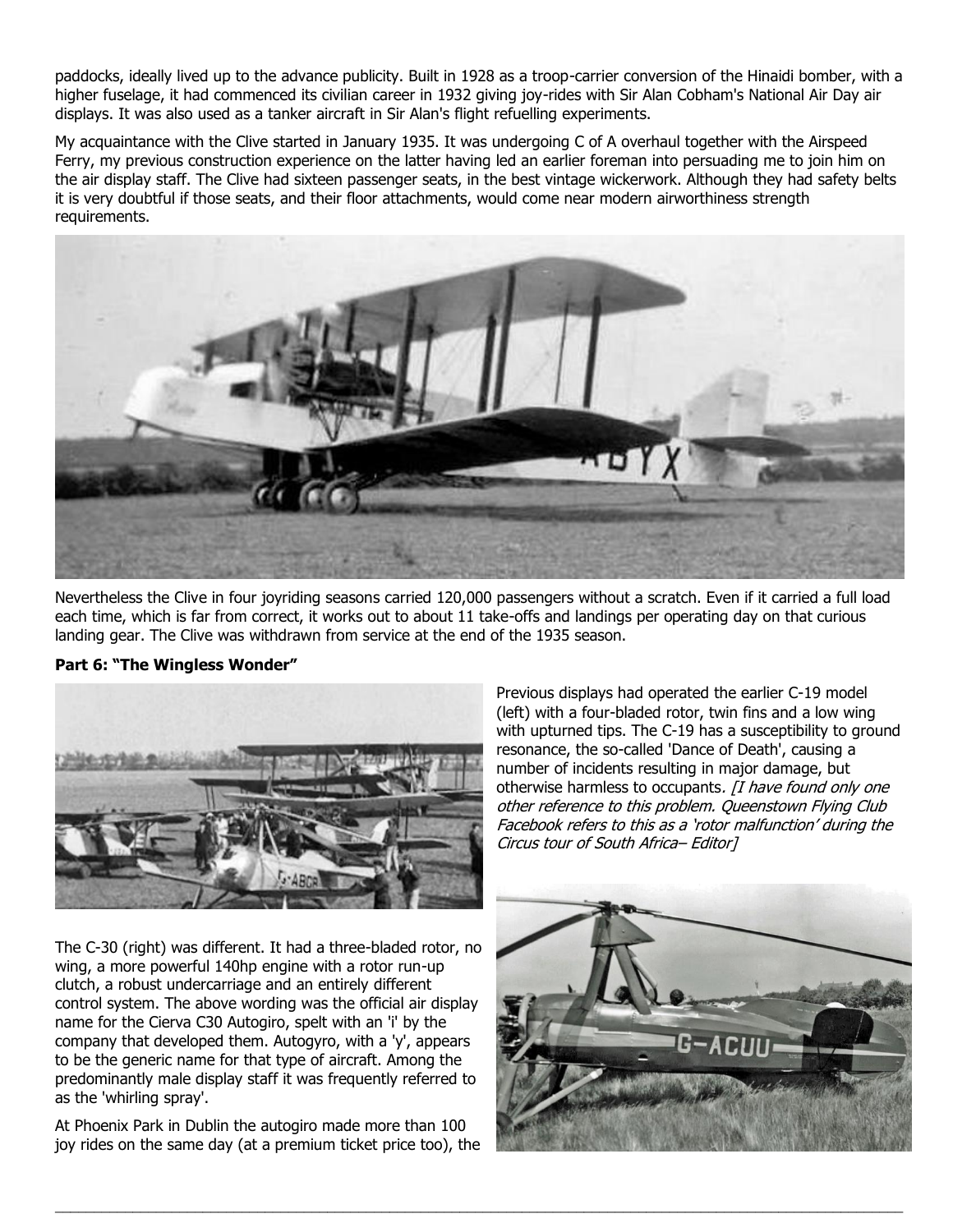Display Manager going not so quietly mad every time that the aircraft stopped for a blade drag check.

On one occasion at, I think, Cannock Chase in Staffordshire, Captain Ashley was giving his usual solo demonstration of the wingless wonder: tailwheel on the ground, wheels nearly two feet off the ground, the aircraft rolled along the flight line looking like a praying mantis with its antennae in a spin. The area was prone to mining subsidence; at the end of the line the right wheel struck a vertical wall of local landscape, concealed by long grass. The gear was broken off and the autogiro fell on its right side as it came to a sudden stop. As the still spinning rotor went round, the landscape repetitively sheared off the blades - about a yard at a time, the bits flying in all directions.

The Show went on. We had a replacement autogiro the next day, on hire while the other departed for major remedial surgery; which didn't take long either. Display Management being somewhat sensitive to any sort of cost. Particularly hire costs.

### **Part 6: The Funny Side**

The 1935 display split into two divisions in July and after its tour of Ireland. One with the Clive plus a Grunau Baby glider flown by Eric Collins, and the other tour with the Airspeed Ferry G-ABSI. In less than six months of the summer season 244 locations were visited, only sixteen of which were established airfields. A few places were two-day events which meant four shows. There was just one day off, presumably due to weather.

So, roughly speaking, I participated in around 340 displays during the first year. There were few towns that didn't get a display within walking distance, car ownership being sparse in a recovery period after a severe economic depression. The places visited ranged from Thurso in the north of Scotland to Penzance near Land's End in the south, and from Lowestoft in the east coast to Tralee in western Eire.

There was one break from circus tradition. The overture music on the public address system was not the standard 'Entry of the Gladiators'. It was a then equally popular march 'With Sword and Lance'. There was however a very firm adherence to



long-standing circus tradition. We had comedy items, about five different routines which varied slightly.

There were never more than two in the same show. Their timing would be altered as necessary, sometimes to divert the audiences at short notice from some lapse of expertise like a taxying mishap. Or the charming lady who flew the Wolf sailplane, Joan Meakin, taking advantage of thermals to cruise around without an engine. This drove the Manager into a state of near berserk rage. Nobody was going to purchase a flight in an aeroplane when they continued to witness a near miracle performed by a flying machine without an engine. Bring on the clowns, quick!

The comedy routines were masterminded by Martin Hearn who had done the wing walking in earlier years until the Air Ministry had prohibited it. He continued to

do it in Eire and it was every bit as impressive as may be seen on Oshkosh videos today. Martin also ferried the Tiger between locations since Geoff Tyson had to ferry the Avro Tutor.

\_\_\_\_\_\_\_\_\_\_\_\_\_\_\_\_\_\_\_\_\_\_\_\_\_\_\_\_\_\_\_\_\_\_\_\_\_\_\_\_\_\_\_\_\_\_\_\_\_\_\_\_\_\_\_\_\_\_\_\_\_\_\_\_\_\_\_\_\_\_\_\_\_\_\_\_\_\_\_\_\_\_\_\_\_\_\_\_\_\_\_\_\_\_\_\_\_\_\_\_\_\_\_\_\_\_\_\_\_

Aiding and abetting Martin (apart from contributing pilots) were a droll Cornishman called Charly Craig, and a thick-set middle-aged dwarf from a theatrical casting agency who insisted on being known by his stage name 'Atlas'. To strangers he preferred to be introduced as Mr. Atlas.

The fourth comedy conspirator had been played the previous year by an engineer named Roy Bonner, who contrived that I should take over his part on the promise that he would explain to me the intricacies of master and articulated con-rods. So, twice a day, I became a drag queen, nearly half a century before coming out of the closet became prurient entertainment on TV.

Martin Hearn said I was well suited because this absolute star part highlight of the display required agility, and the possibility of